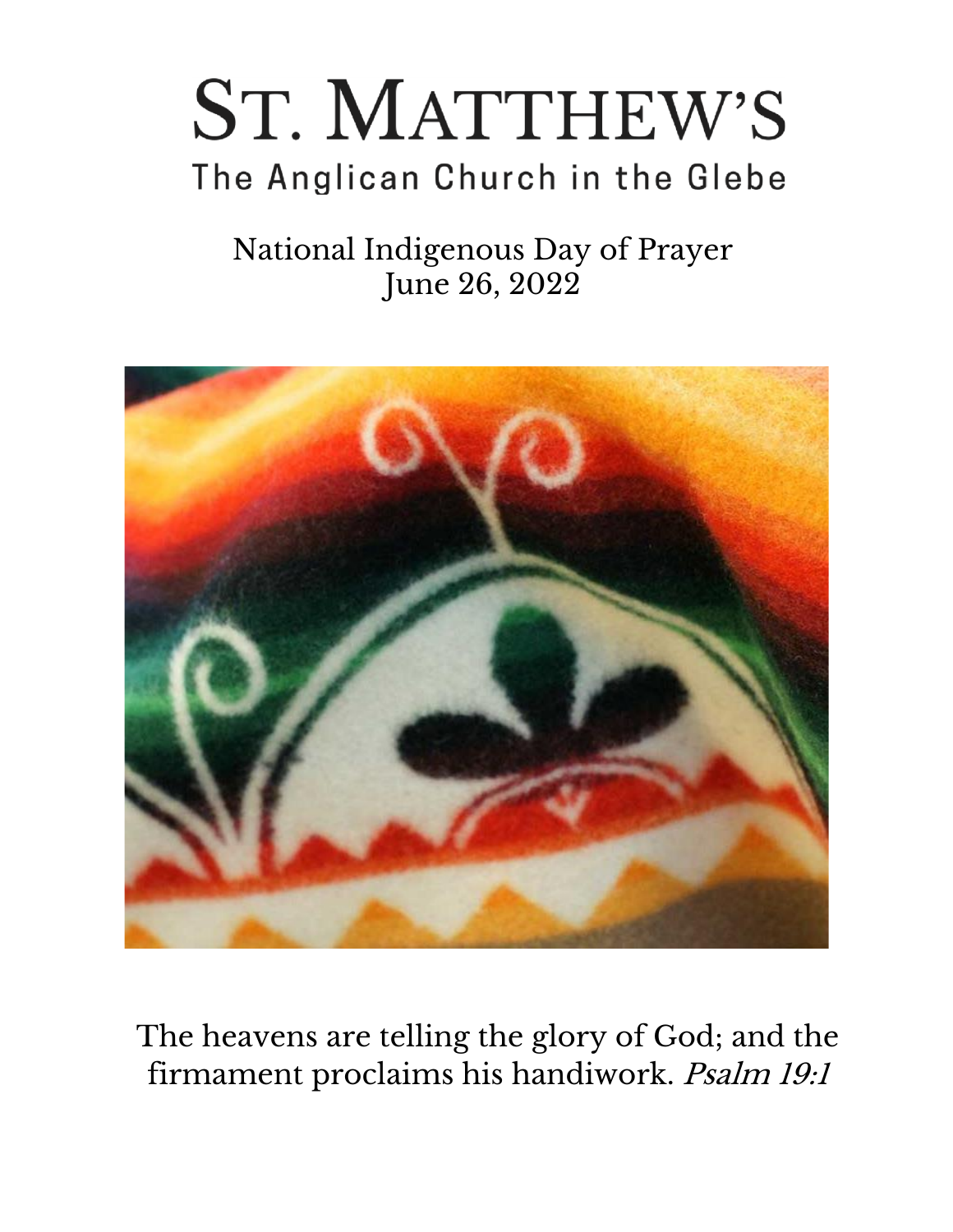# **WELCOME TO ST. MATTHEW'S**

St. Matthew's is a vibrant Christian community that welcomes everyone, embraces inspiring worship and learning and is committed to hospitality and loving service**.**

### **Scripture Readings for Next Week**

2 Kings 5: 1-14 Psalm 30 Galatians 6: 1-16 Luke 10: 1-11, 16-20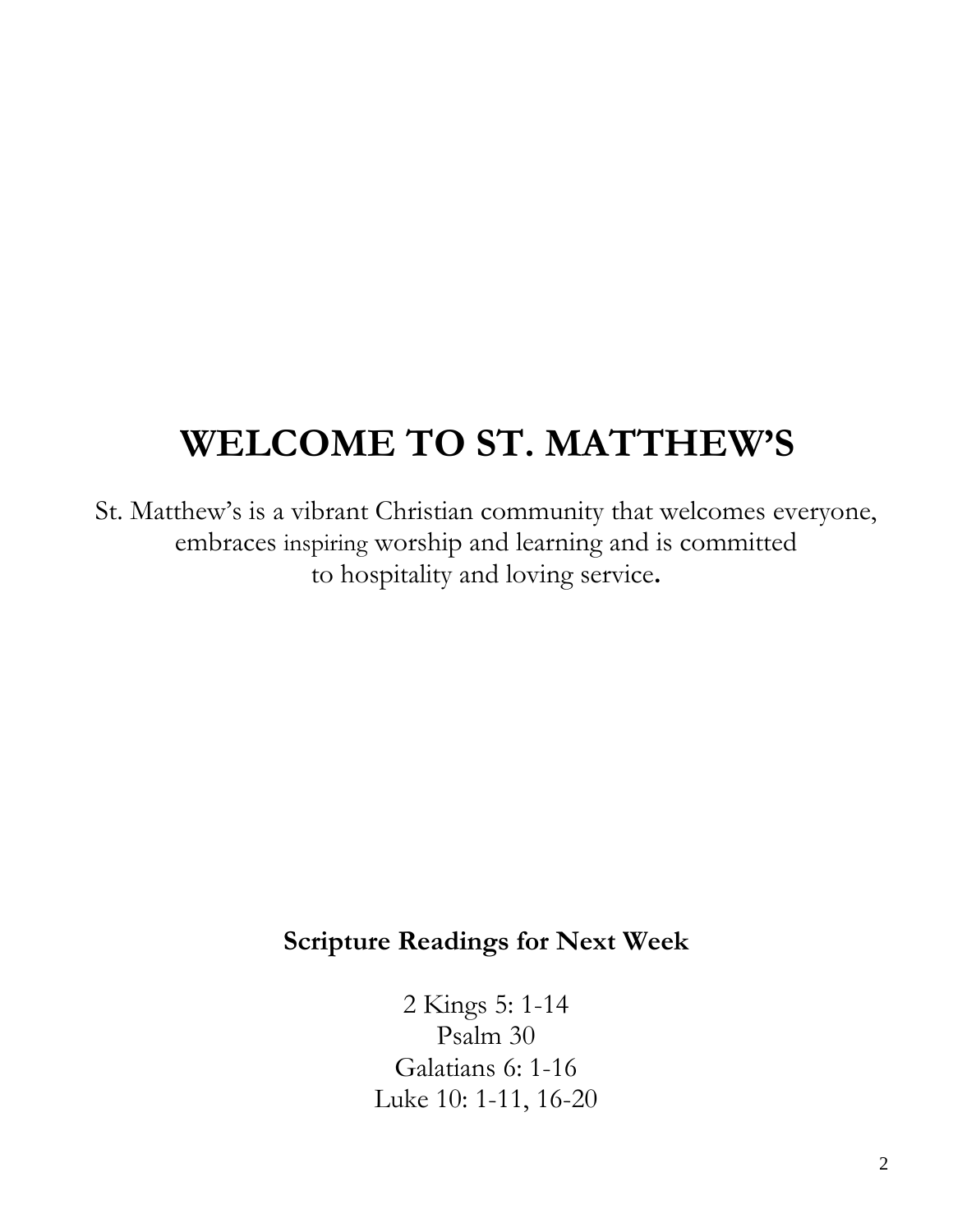# **THE GATHERING OF THE COMMUNITY**

We worship this morning upon the traditional and unceded territory of the Algonquin Anishnaabeg people. May we live upon this land in peace, truth and love.

The Gathering of the Community *pg 185*

Hymn of Praise: 432 Jesus Calls Us! O'er the Tumult *St. Oswald*

Collect of the Day

Creator God, from you every family in heaven and earth takes its name. You have rooted and grounded us in your covenant love, and empowered us by your Spirit to speak the truth in love, and to walk in your way towards justice and wholeness. Mercifully grant that your people, journeying together in partnership, may be strengthened and guided to help one another to grow into the full stature of Christ, who is our light and our life. Amen.

# **THE PROCLAMATION OF THE WORD**

First Reading: 2 Kings 2: 1-2, 6-14

Now when the LORD was about to take Elijah up to heaven by a whirlwind, Elijah and Elisha were on their way from Gilgal. Elijah said to Elisha, "Stay here, for the LORD has sent me as far as Bethel." But Elisha said, "As the LORD lives and as you yourself live, I will not leave you." So they went down to Bethel. Then Elijah said to him, "Stay here, for the LORD has sent me to the Jordan." But he said, "As the LORD lives and as you yourself live, I will not leave you." So the two of them went on. Fifty men of the company of prophets also went and stood at some distance from them, as they both were standing by the Jordan. Then Elijah took his mantle and rolled it up and struck the water; the water was parted to the one side and to the other, and the two of them crossed on dry ground. When they had crossed, Elijah said to Elisha, "Tell me what I may do for you before I am taken from you." Elisha said, "Please let me inherit a double share of your spirit." He responded, "You have asked a hard thing, yet if you see me as I am being taken from you, it will be granted you; if not, it will not." As they continued walking and talking, a chariot of fire and horses of fire separated the two of them, and Elijah ascended in a whirlwind into heaven. Elisha kept watching and crying out, "Father, father! The chariots of Israel and its horsemen!" But when he could no longer see him, he grasped his own clothes and tore them in two pieces.He picked up the mantle of Elijah that had fallen from him and went back and stood on the bank of the Jordan. He took the mantle of Elijah that had fallen from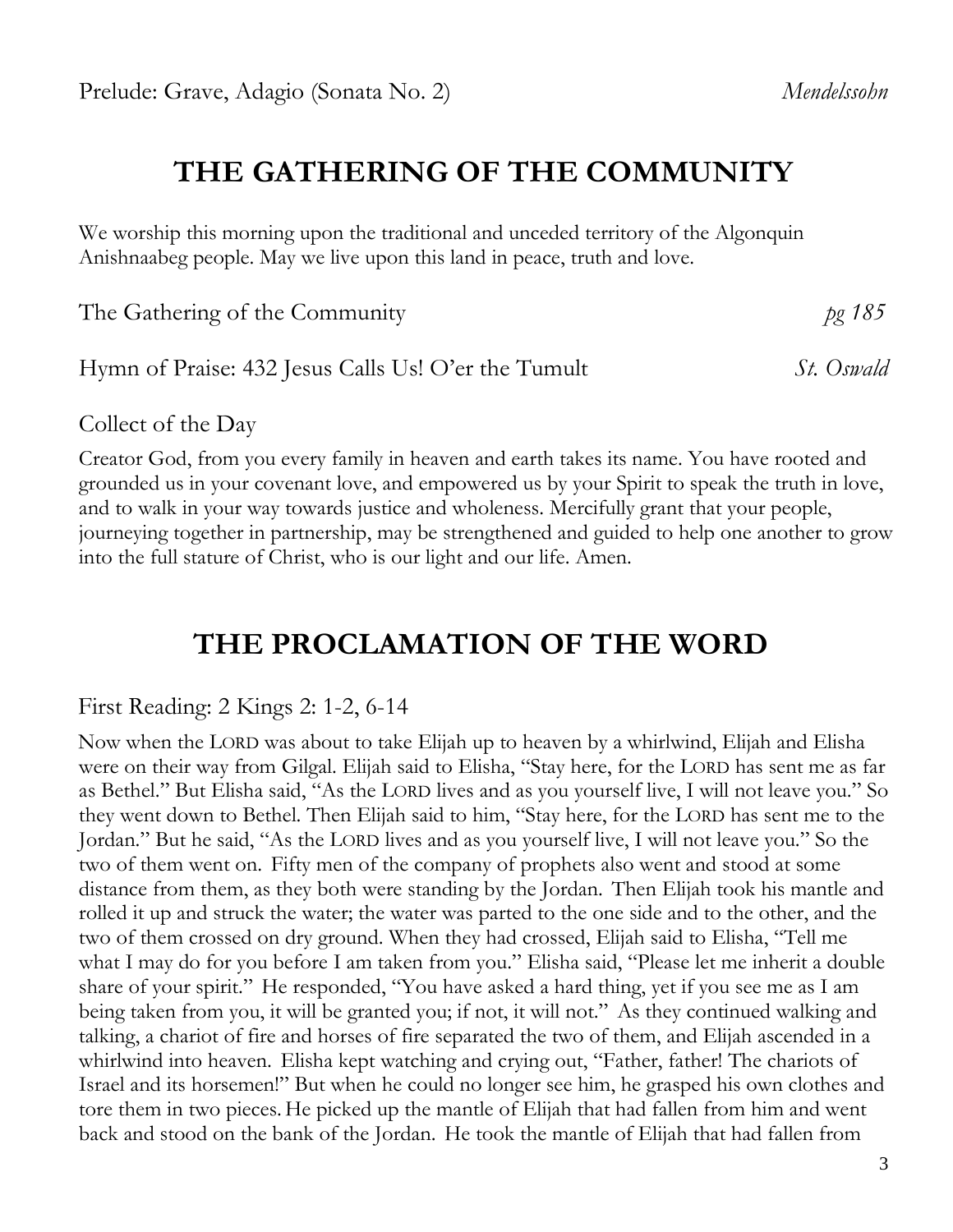him and struck the water. He said, "Where is the LORD, the God of Elijah? Where is he?" He struck the water again, and the water was parted to the one side and to the other, and Elisha crossed over.

#### Psalm 77: 1-2, 11-20 *Tone II.1*

I will cry aloud to God; I will cry aloud, and he will hear me.

In the day of my trouble I sought the Lord; my hands were stretched out by night and did not tire, I refused to be comforted.

I will remember the works of the Lord, and call to mind your wonders of old time. I will meditate on all your acts and ponder your mighty deeds.

Your way, O God, is holy; who is so great a god as our God?

You are the God who works wonders and have declared your power among the peoples. By your strength you have redeemed your people, the children of Jacob and Joseph.

The waters saw you, O God; the waters say you and trembled; the very depths were shaken.

The clouds poured out water; the skies thundered; your arrows flashed to and fro;

The sound of your thunder was in the whirlwind your lightnings lit up the world; the earth trembled and shook.

Your way was in the sea, and your paths in the great waters, yet your footsteps were not seen. You led your people like a flock, by the hand of Moses and Aaron.

## Second Reading: Galatians 5:1, 13-25

For freedom Christ has set us free. Stand firm, therefore, and do not submit again to a yoke of slavery. For you were called to freedom, brothers and sisters, only do not use your freedom as an opportunity for self-indulgence, but through love become enslaved to one another. For the whole law is summed up in a single commandment, "You shall love your neighbor as yourself." If, however, you bite and devour one another, take care that you are not consumed by one another. Live by the Spirit, I say, and do not gratify the desires of the flesh. **<sup>17</sup>** For what the flesh desires is opposed to the Spirit, and what the Spirit desires is opposed to the flesh, for these are opposed to each other, to prevent you from doing what you want. But if you are led by the Spirit, you are not subject to the law. Now the works of the flesh are obvious: sexual immorality, impurity, debauchery, idolatry, sorcery, enmities, strife, jealousy, anger, quarrels, dissensions, factions, envy, drunkenness, carousing, and things like these. I am warning you, as I warned you before: those who do such things will not inherit the kingdom of God. By contrast, the fruit of the Spirit is love, joy, peace, patience, kindness, generosity, faithfulness, gentleness, and self-control. There is no law against such things. And those who belong to Christ have crucified the flesh with its passions and desires. If we live by the Spirit, let us also be guided by the Spirit.

Gospel Alleluia: 711 *Murray*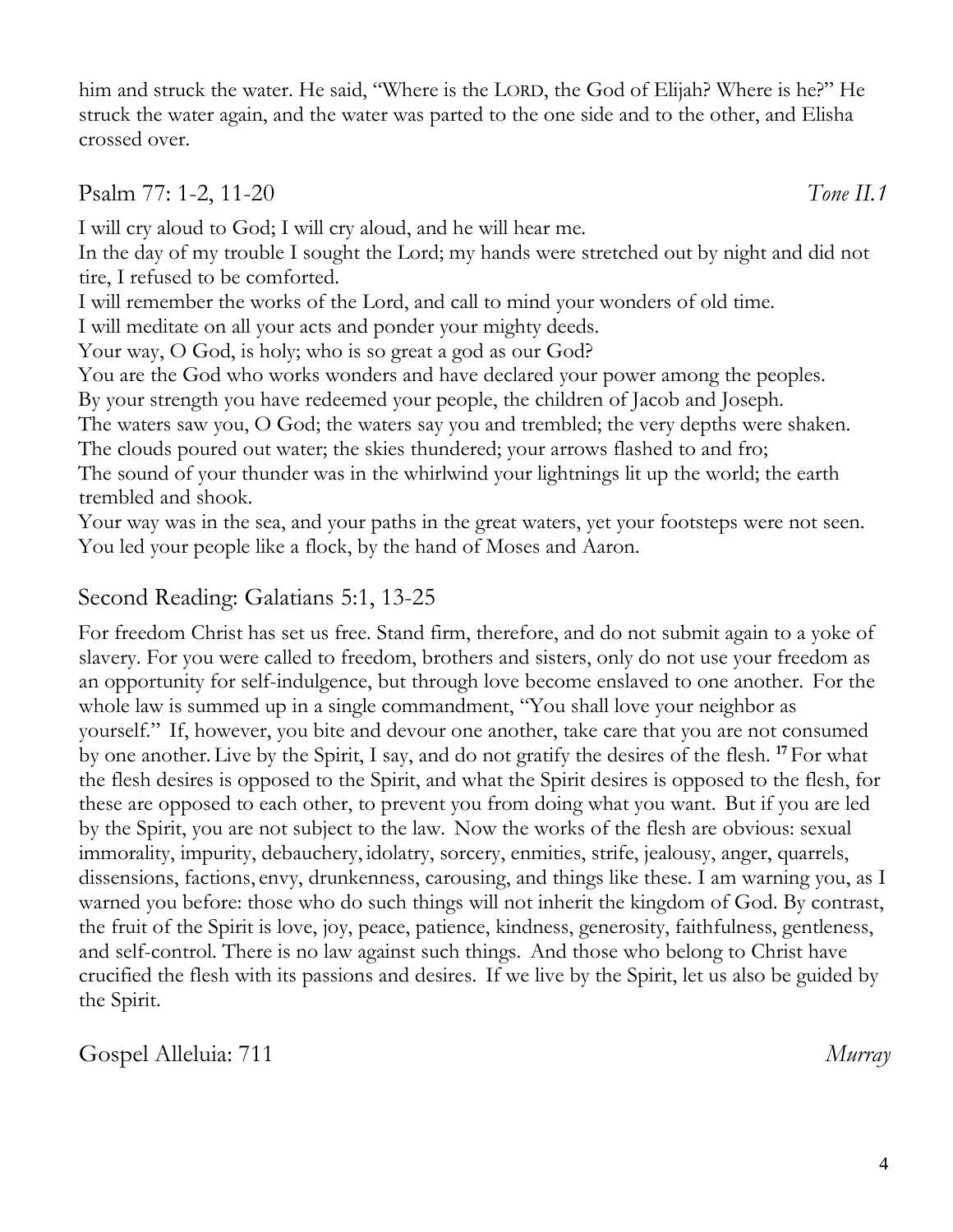The Gospel: Luke 9:51-62

When the days drew near for him to be taken up, he set his face to go to Jerusalem. And he sent messengers ahead of him. On their way they entered a village of the Samaritans to prepare for his arrival, but they did not receive him because his face was set toward Jerusalem. When his disciples James and John saw this, they said, "Lord, do you want us to command fire to come down from heaven and consume them?"But he turned and rebuked them. Then they went on to another village. As they were going along the road, someone said to him, "I will follow you wherever you go." And Jesus said to him, "Foxes have holes, and birds of the air have nests, but the Son of Man has nowhere to lay his head." To another he said, "Follow me." But he said, "Lord, first let me go and bury my father." And Jesussaid to him, "Let the dead bury their own dead, but as for you, go and proclaim the kingdom of God." Another said, "I will follow you, Lord, but let me first say farewell to those at my home." And Jesus said to him, "No one who puts a hand to the plow and looks back is fit for the kingdom of God."

|  | Homily: The Reverend Geoff Chapman |  |
|--|------------------------------------|--|
|  |                                    |  |

| The Apostles' Creed       | pg 189 |
|---------------------------|--------|
| The Prayers of the People |        |
| Confession and Absolution | pg 191 |
| The Peace                 | pg 192 |

# **THE CELEBRATION OF THE EUCHARIST**

Offertory Hymn: 546 God Moves in a Mysterious Way *London New*

#### The Prayer over the Gifts

Creator, you bless us with many good gifts returned to you from your creation. Feed us with the Bread of Life, your Son Jesus Christ our Lord. Amen.

| The Great Thanksgiving  | pg 193-210 |
|-------------------------|------------|
| Sanctus/Benedictus: 683 | Merbecke   |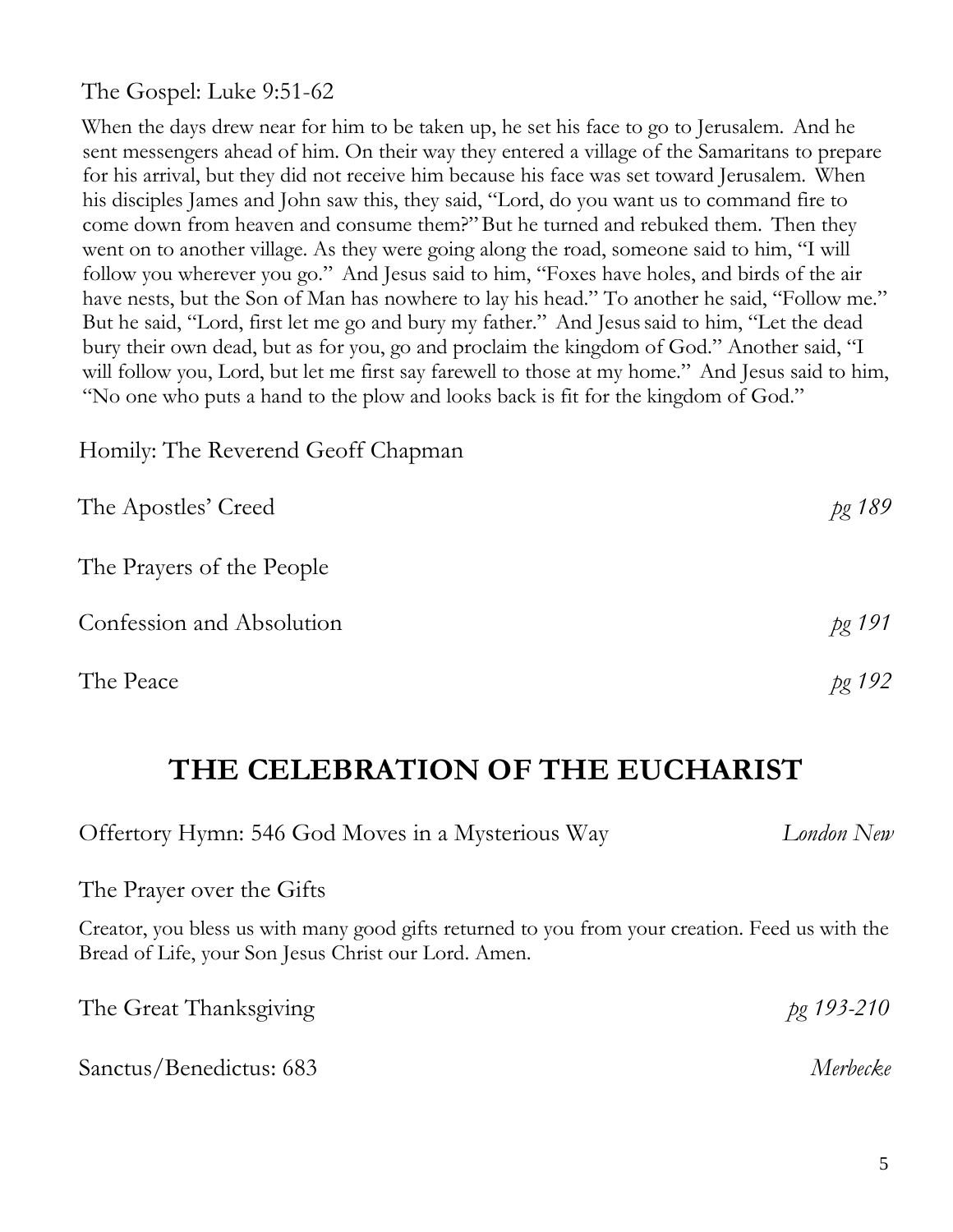| The Lord's Prayer: 684                                                                                                                                                                                                     | Merbecke    |  |  |  |
|----------------------------------------------------------------------------------------------------------------------------------------------------------------------------------------------------------------------------|-------------|--|--|--|
| The Breaking of the Bread                                                                                                                                                                                                  | pg 212      |  |  |  |
| Agnus Dei: 685                                                                                                                                                                                                             | Merbecke    |  |  |  |
| The Communion                                                                                                                                                                                                              | pg 213      |  |  |  |
| Communion Hymn: 74 For the Bread Which You Have Broken <i>Omni Die Dic Maria</i>                                                                                                                                           |             |  |  |  |
| Prayer after Communion                                                                                                                                                                                                     |             |  |  |  |
| Great Creator, you have fed us with bread from heaven. Continue to renew us in your truth, to<br>give light to our minds strength to our bodies, and seal us with your Holy Spirit. We ask this in<br>Christ's name. Amen. |             |  |  |  |
| Blessing                                                                                                                                                                                                                   |             |  |  |  |
| Closing Hymn: 565 Guide Me, O Thou Great Jehovah                                                                                                                                                                           | Cwm Rhondda |  |  |  |
| Dismissal                                                                                                                                                                                                                  |             |  |  |  |
| Postlude: Allegro maestoso e vivace (Sonata No. 2)                                                                                                                                                                         | Mendelssohn |  |  |  |

#### **Liturgical Sources**

*Joining the Angels' Song: Eucharistic Prayers for Sundays and Holy Days, Years A, B & C*. Samuel Wells and Abby Kocher, Canterbury Press Norwich, 2016.

*Book of Alternative Services of the Anglican Church of Canada*. Toronto, Canada: The Anglican Book Centre, 1985.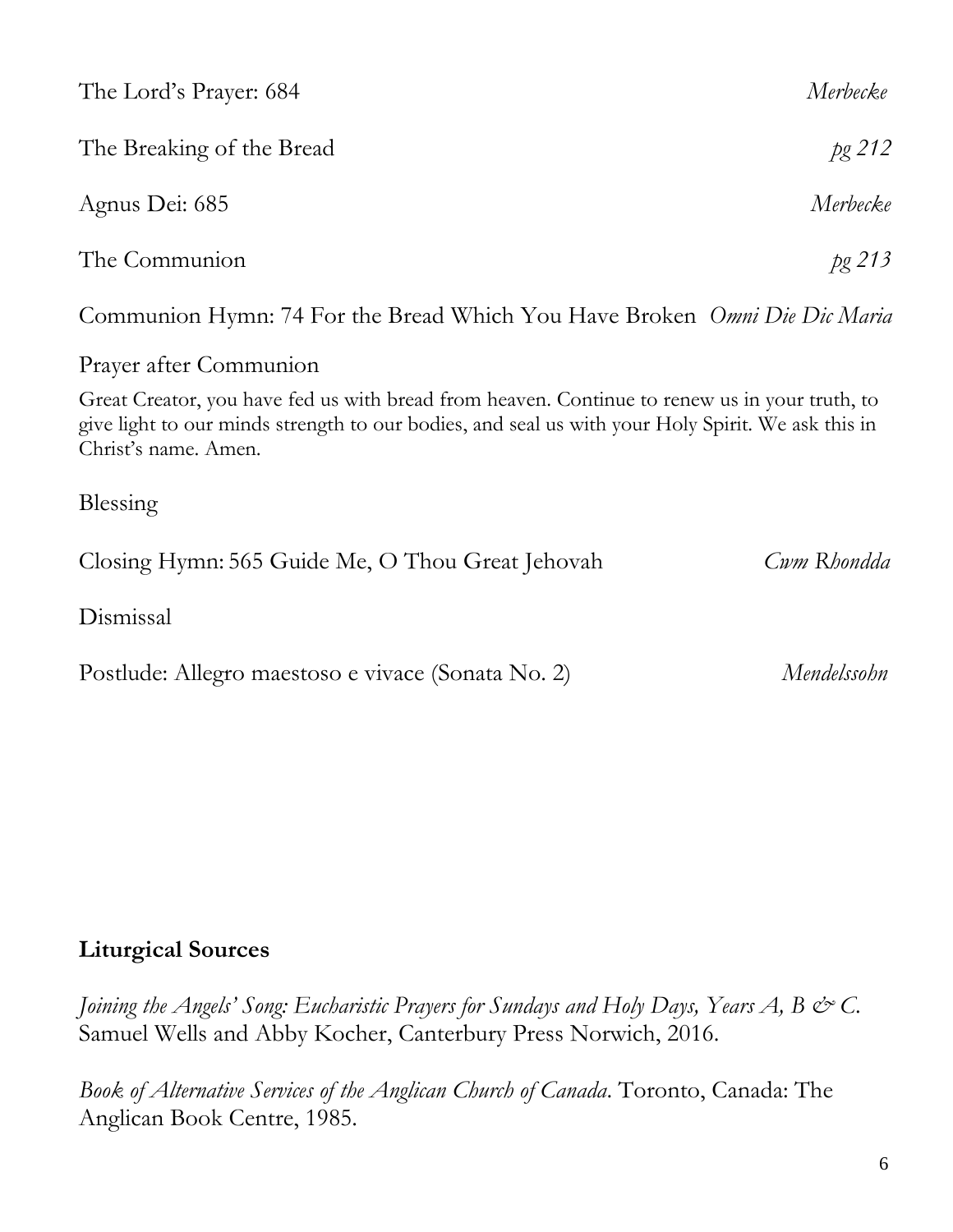#### **Worship Volunteers**

*8:00am* Celebrant: The Reverend Katherine Tait Reader: Cathy Simons Server: Cathy Simons *10:30am* Celebrant: The Reverend Katherine Tait Cantor: Mathieu Sabourin-Caron Greeters: Susan Rayner and Janice Sonnen Sidesperson: Marg Terrett Servers: Leslie Jones and Patrick Martin Readers: Jan O'Meara and Ed O'Meara Prayers of the People: Ed O'Meara Communion Ministers: Ed O'Meara and Janice Sonnen Altar Guild: Janice Sonnen, Dale MacKenzie, Elizabeth MacMillan, Ruth Frayne and Judy Billingsley (flowers)

The Rev. Geoff Chapman - 613-234-4024, revgeoffchapman@stmatthewsottawa.ca After hours pastoral emergency: 613-854-0643 Honorary Assistants: The Most Rev. Barry Curtis, The Rev. Canon Jim Beall, The Rev. Katherine (Katie) Tait Director of Music and Organist: Kirkland Adsett (613 234-5482) kirkland.adsett@yahoo.com Parish Administrator: Catherine James McGuinty (613-234-4024) Wardens: Rick Trites, Tom Barnes, Valerie Needham and Sancho Angulo